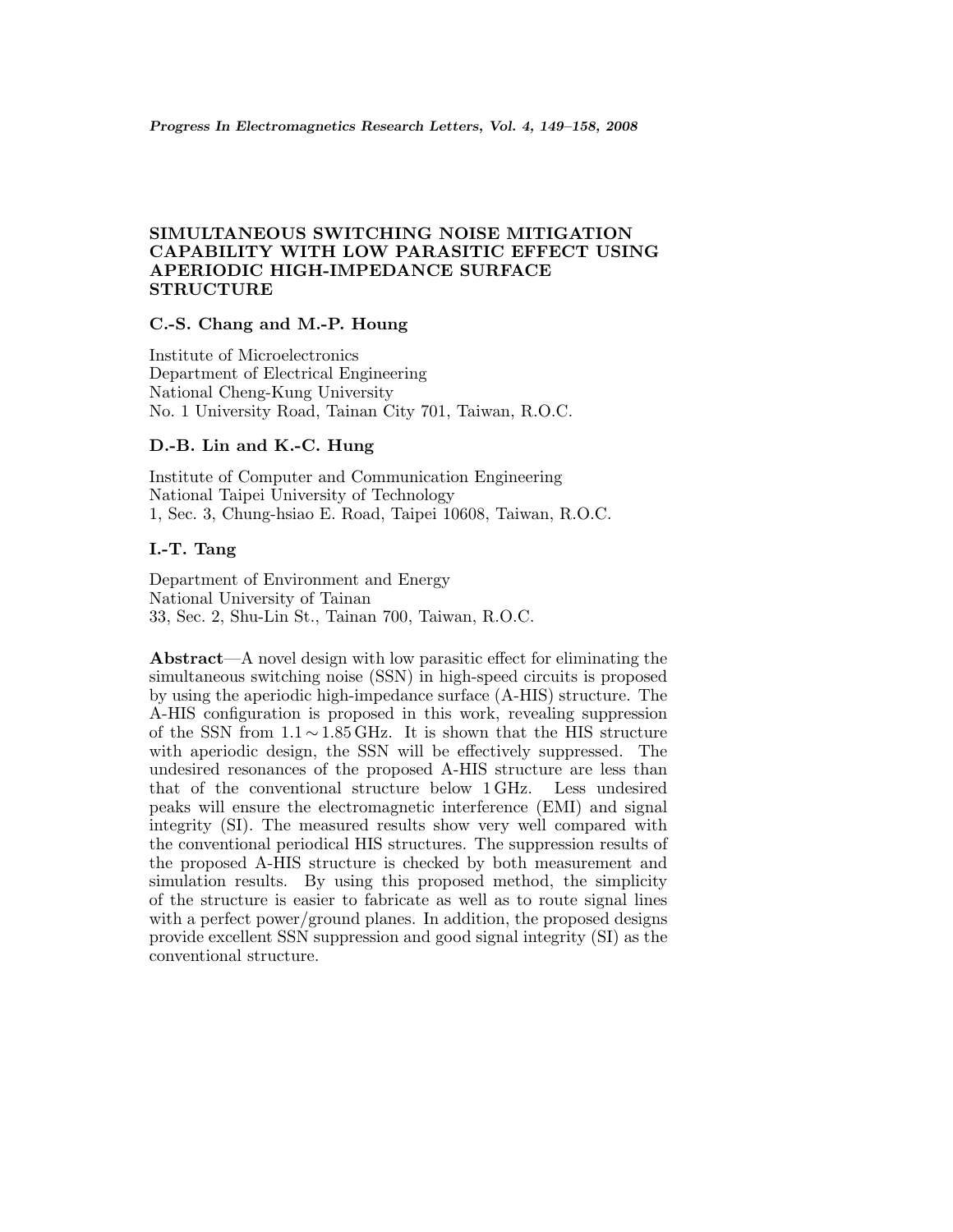#### **1. INTRODUCTION**

Printed circuit boards (PCBs) for the high-speed digital circuits with fast edge rates, high clock frequencies, and low voltage levels, ground bounce noise (GBN), also known as simultaneous switching noise (SSN), on the power/ground planes has become one of major concerns. The resonance modes among the power and ground planes excited by the SSN causes serious signal integrity (SI) or power integrity (PI) problems for the high-speed circuits [1–3]. With increasing the clock frequencies, the mitigation of the SSN is becoming important.

Typical methods include the placement of the decoupling capacitors between the power and ground planes [4, 5]. These techniques centered on adding the decoupling capacitance to create a low impedance path at higher frequencies. However, this method can not provide elimination of SSN up to few hundreds MHz due to the unavoidable lead inductance. Electromagnetic band-gap (EBG) structure exhibits electromagnetic properties that have led to a wide range of applications to the filter  $[6, 7]$  and antenna  $[8, 9]$ . Recently, power plane with low period electromagnetic band gap (EBG) or photonic bandgap (PBG) structures and constant ground plane has been proposed [10, 11]. This structure exhibits wider band suppression behavior, but it could cause a SI problem and electromagnetic interference (EMI) issue. A new idea of using PBG or EBG structures embedded periodically between the parallel plates has been proposed and can provide good suppression behavior of the SSN at frequencies over few gigahertzes [12], called high impedance surface (HIS). The conventional HIS also can obtain elimination of the SSN, but this structure needed multiple cells to reach mitigation of the SSN, rendering difficulty in fabrication. The undesired resonance in low frequency also is induced by EBG and HIS structure. The EMI and SI problem will be occurred by these resonances in high-speed circuit.

In this work, an efficient method which use aperiodic concept to design the HIS structure, called A-HIS, for suppression of the PCB resonances has been proposed. To adopt the A-HIS structure instead of multiple cells of the conventional HIS structure can provide a bandgap expanding a wide range include the microwave and radio frequency. And the other hand, to compare with the conventional HIS structure, the proposed structure using aperiodic concept has a good improvement in the parasitic resonance which caused by HIS cells below 1 GHz.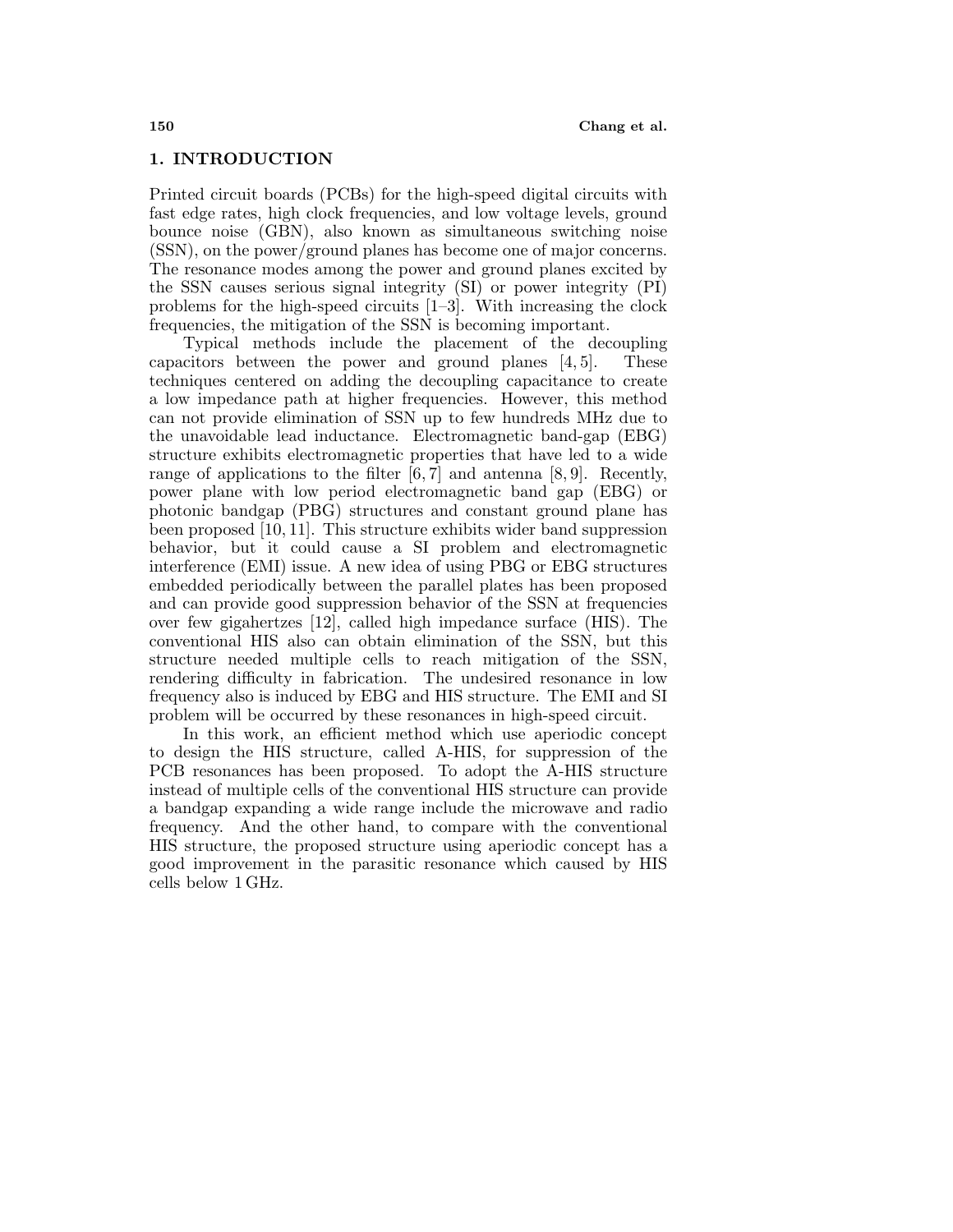

**Figure 1.** Schematic diagram of the proposed test boards. (a) Cross section view. (b) Top view.

### **2. STRUCTURE DESIGN**

From SI point of view, keeping the reference planes continuous is important to obtain good signal quality. Therefore, in the proposed design as shown in Figure  $1(a)$ , the power and ground planes are kept continuous and the structures for eliminating SSN are embedded in ground plane. The dimensions of the three-layer PCB are  $80 \text{ mm} \times 80 \text{ mm}$ . The dielectric constant of the substrate is 4.4 with a thickness of  $h_1 = h_2 = 0.8$  mm. The thickness of the metal is  $0.035$  mm. The top view of the HIS structure embedded in ground plane, which consists of a rectangular patch with via post positioned in its center. The corresponding parameters of unit cell are  $r = 0.25$  mm,  $q = 1$  mm, and  $a = 15$  mm. As shown in Figure 1, three ports for the boards are located at (16.5 mm, 16.5 mm), (64.5 mm, 64.5 mm) and (64.5 mm, 16.5 mm), respectively.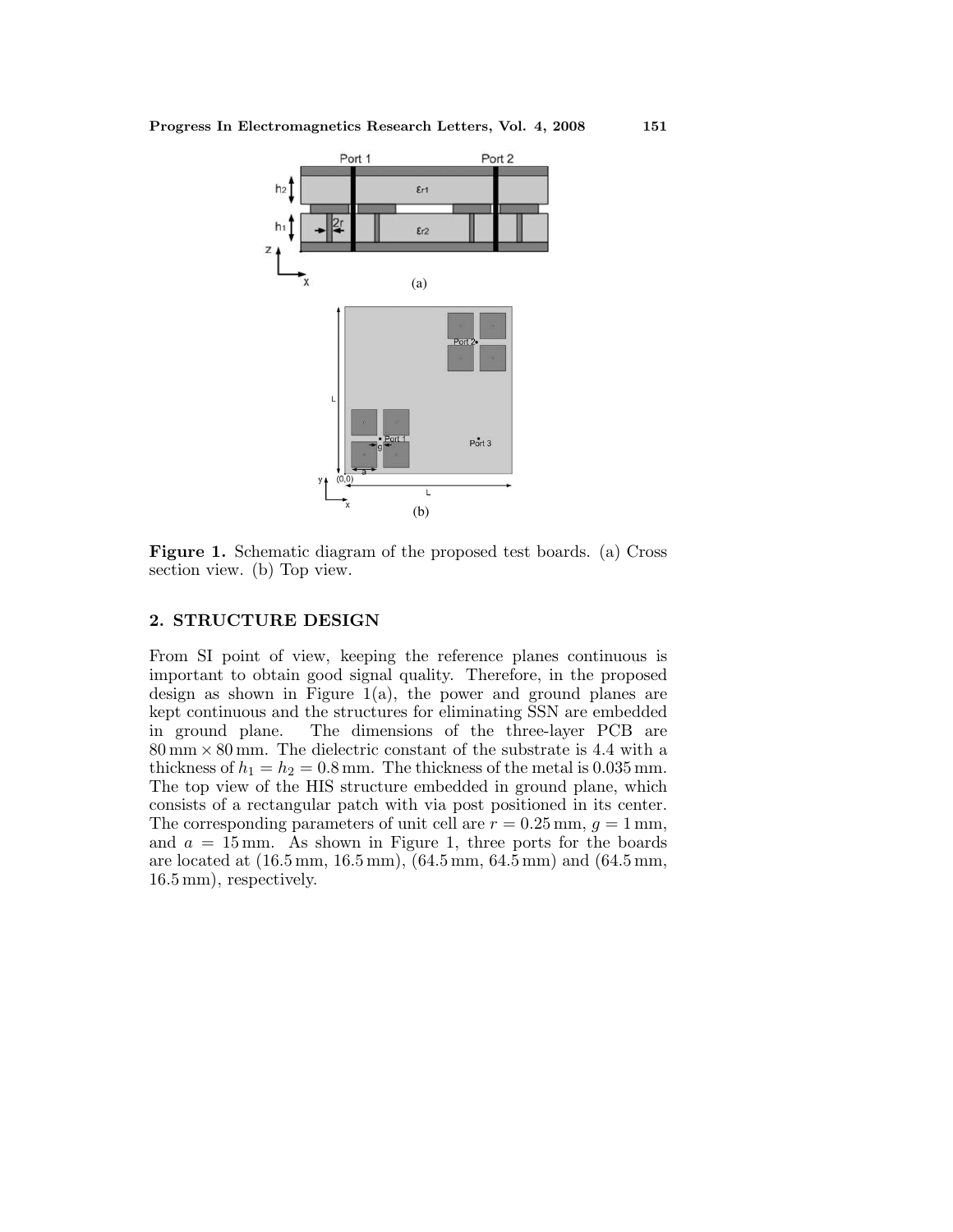## **3. POWER INTEGRITY AND SIGNAL INTEGRITY PERFORMANCE**

### **3.1. Power Integrity Performance**

1) Frequency Domain: One HIS cell around port 1 and port 2 was employed to discuss the suppression SSN behavior, as shown in Figures  $2(a)$ –(d). The full wave simulated results are performed using Ansoft HFSS simulator. The scattering parameters of the fabricated PCB are measured with an Agilent 8364A vector network analyzer, which is connected to the SMA probes through whole structure. The reference board with power and ground planes keeping continuous is used to compared. In compared with the reference board, it is clearly seen that the one HIS cell structure behaves slight SSN suppression



**Figure 2.** One and two HIS cells of the proposed structures, one cell at (a) case 1, (b) case 2, (c) case 3, (d) case 4, and two cells at (e) case 5, (f) case 6.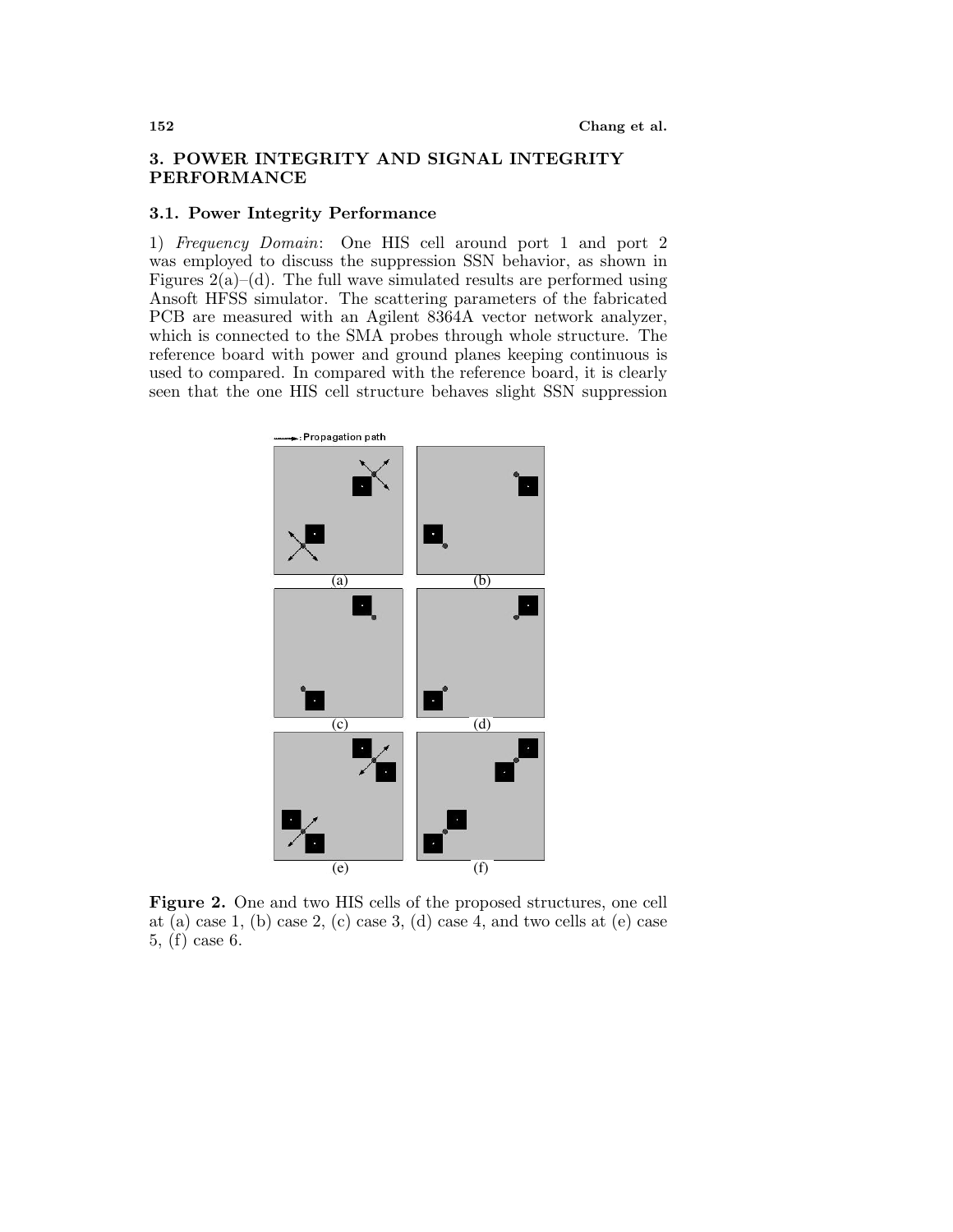

**Figure 3.** Comparison of the SSN suppressed by employing one and two HIS cells structure. (a) One HIS cell. (b) Two HIS cells.

with averagely 20-dB elimination in frequencies range from 1.2 to 1.5 GHz as shown in Figure 3(a). Because of three directions provided propagation path to spread SSN from port 1 to port 2, as shown in Figure  $2(a)$ . Furthermore, in the case of Figure  $3(d)$ , the elimination behavior is better than other cases due to the HIS cell was placed at the area where has larger electric filed fluctuations. And the other hand, the SSN suppression behavior employed two HIS cells around port 1 and port 2, respectively, as shown in Figure  $2(e)$ –(f). It is observed that two HIS cells structure have wider SSN suppression than that with one HIS cell due to it isolates two directions to avoid electromagnetic waves spread, as shown in Figure 3(b). Thus foregoing cases could be seen the noise has other path to transmit signal between each port. Therefore, the efficient elimination is the HIS structure locating around the each port.

Figure 4(a) shows the SSN suppression results for the exciting port located at port 1, and the receiving port located at port 2 and port 3, respectively. It can be found that the receiving port with the A-HIS structure is efficiently suppressed the SSN than that without the proposed structure. Figure 4(b) shows measured and simulated results for the proposed A-HIS structure and the reference board, There is a little difference between measured and simulated results. That is introduced by the fabrication problems, such as the drilling via hole and the air gap between two substrates. Compared with reference board, the measured suppression results of the proposed structure are shown in Figure 5(a). The measured  $-20$  dB stopband of the A-HIS structure is from 1.3 to 1.9 GHz, the Suppression bandwidth is 600 MHz. And the measured results of the conventional HIS structure is 1.3 to 2 GHz, the suppression bandwidth is 700 MHz. Compared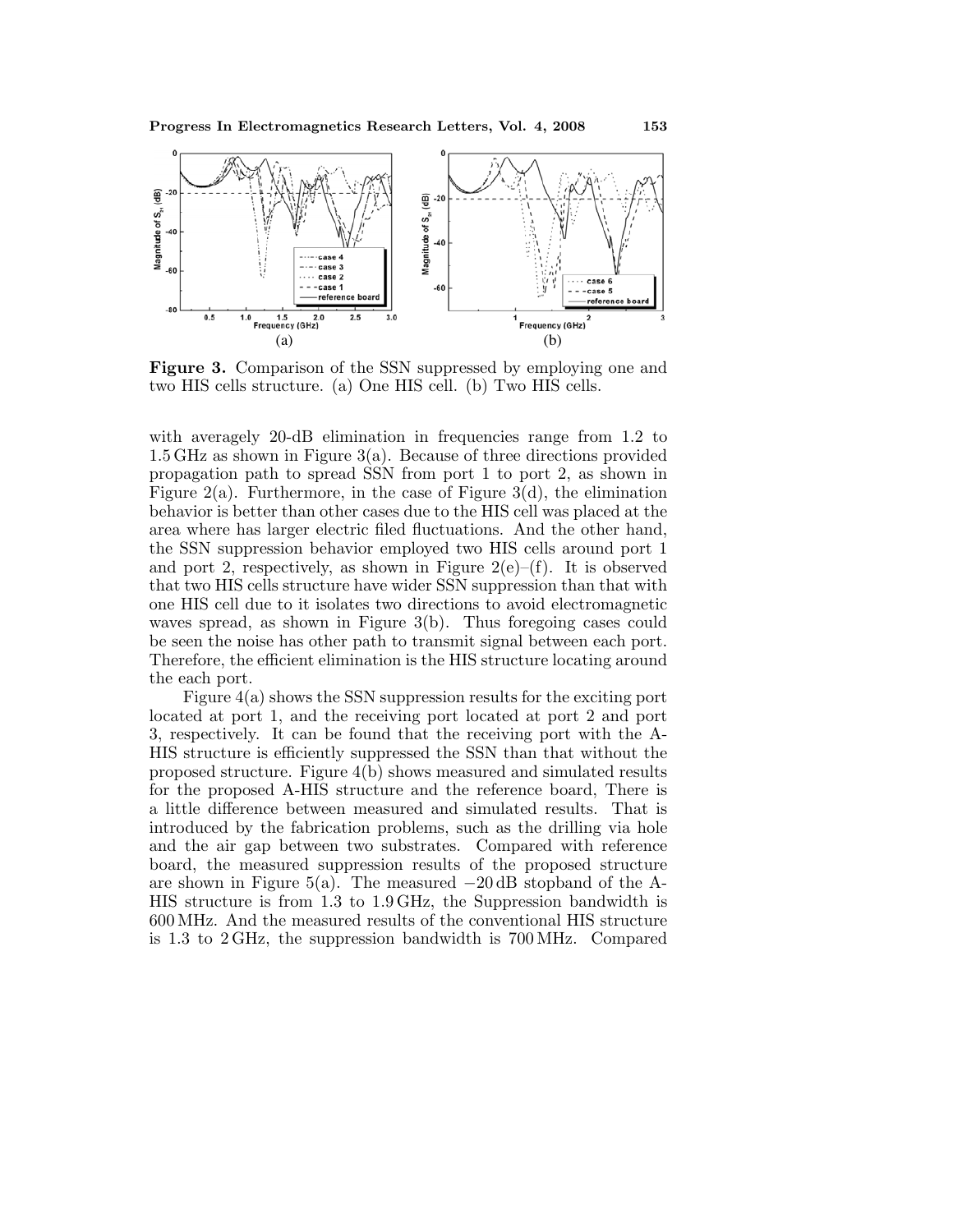**154 Chang et al.**



**Figure 4.** The SSN suppression behavior. (a) The receiving port placed at different locations. (b) Comparison between measured and simulated results.



**Figure 5.** Comparison of  $S_{21}$  between, (a) the proposed structure, conventional HIS, and reference board by the measurement. (b) Resonances below 1 GHz.

with the reference board, it is clearly seen that the proposed structure clearly provides suppression of resonances in PCB boards. And the other hand, the EMI and SI problems induce in the proposed structure and conventional HIS structure as shown in Figure 5(b), due to the significant resonance peaks occur in low band, like as frequency below 1 GHz. The reason of these undesired peaks could be produced by the parasitic LC resonance of the HIS cell. Because of the proposed structure with the HIS cells is less than the conventional case used. Furthermore, it is clearly seen that there are three peaks with the magnitude more than −10 dB in the conventional HIS structure and only one peak in the proposed A-HIS structure. Therefore, the only one peak in the proposed A-HIS structure. proposed structure is not only efficient to eliminate SSN, but also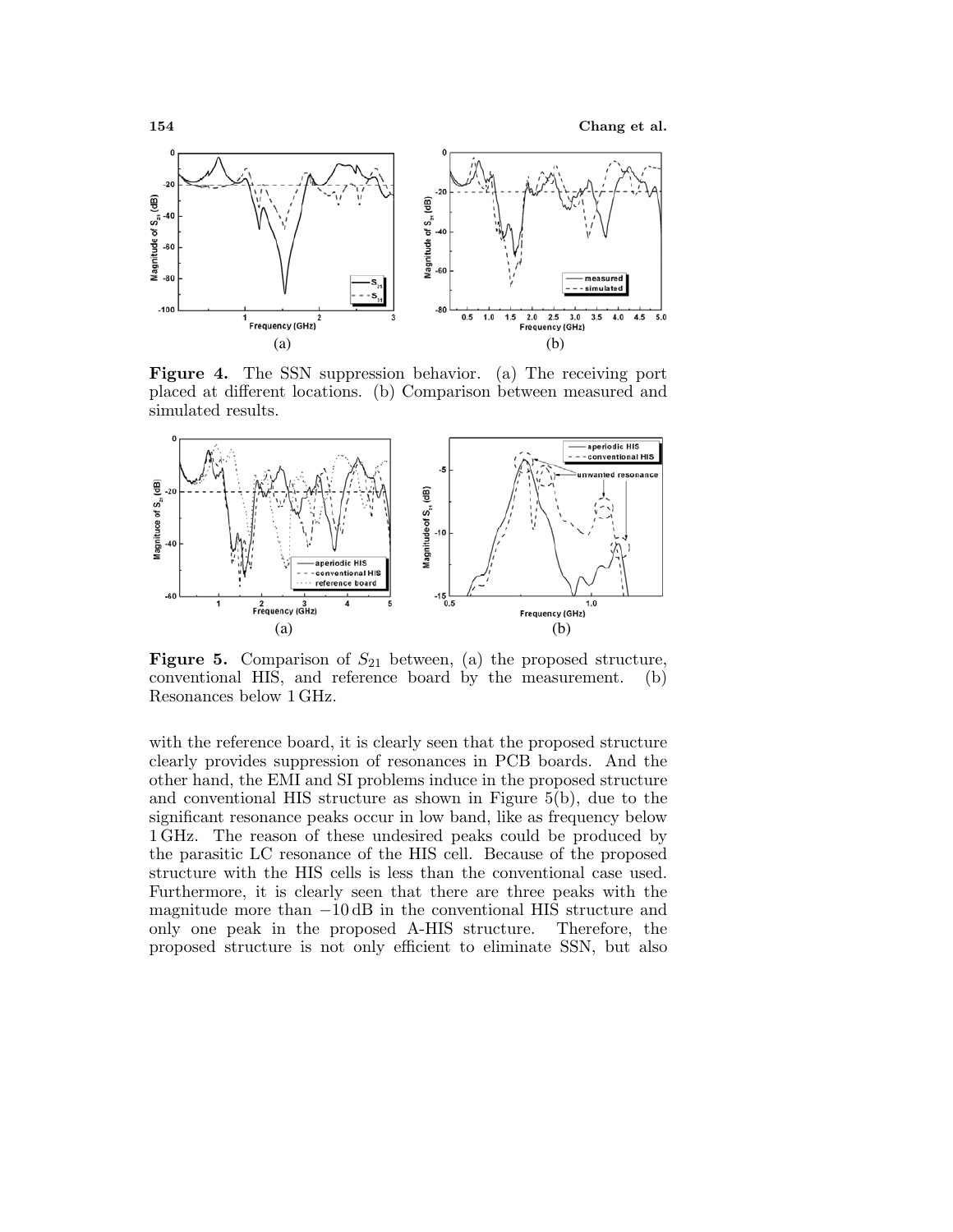#### **Progress In Electromagnetics Research Letters, Vol. 4, 2008 155**

reduces the undesired peaks to avoid the EMI and SI problems.

2) Time Domain: In this section, we will focus on the SSN suppression capability in the time domain for the proposed A-HIS structure. A time-domain digital current source is generated and then transformed into a frequency domain response by applying Fourier transform, as shown in Figure  $6(a)$ . The input signal is 2.5 Gbps with amplitude of 125 mV. Figure 6(b) shows the elimination behavior in time domain for the proposed structure. It is clearly found that peak coupling noise is approximately  $0.022 \,\mathrm{mV}$ ,  $0.02 \,\mathrm{mV}$  and  $0.12 \,\mathrm{mV}$  for the A-HIS, conventional structure and reference board, respectively. Compared with the reference board, the SSN can be decreased approximately 83% for the A-HIS and conventional structure. It is seen that the proposed structure has good SSN suppression as the conventional structure in PI performance.



**Figure 6.** The SSN suppression performance in time domain. (a) Input current source. (b) Coupled noise at receiving port.

**Table 1.** The MEO and MEW for the reference board, conventional structure and proposed structure.

| Case                   | $MEO$ (mV) | $MEW$ (ps) |
|------------------------|------------|------------|
| Reference board        | 364        | 373        |
| Conventional structure | 359        | 367        |
| Proposed structure     | 357        | 362        |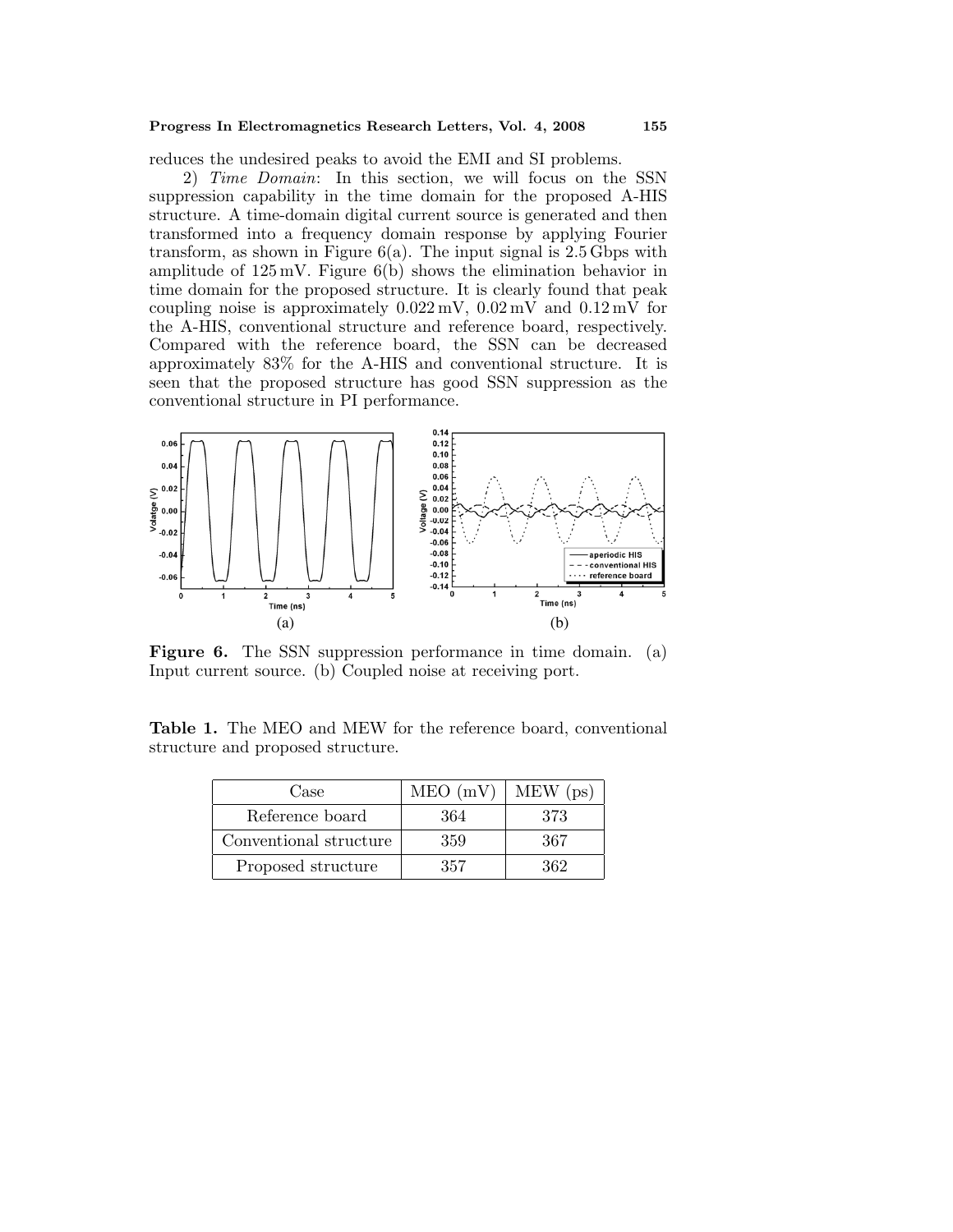#### **3.2. Signal Integrity Performance**

Five layer PCB structure with signal traces through the proposed A-HIS structure is shown in Figure 7(a). The integrated power and ground plane are designed on the second and the fourth layer, respectively, and the proposed structure is designed on the third layer. The width and length of single-ended trace is 0.73 mm and 86.74 mm, respectively. The *S*-parameters for the proposed structure is simulated by HFSS. Afterward, the eye patterns which are used to discuss the signal quality in high-speed circuit at the output side are simulated by using pseudorandom bit sequence (PRBS) in Microwave Offices. The input signal is 2.5 Gbps with rise/fall time of 319 ps and amplitude of 500 mV. The simulated eye pattern for the A-HIS and conventional structure are shown in Figures  $7(b)$ –(d). It is observed that for the reference board, the maximum eye open  $(MEO) = 364 \text{ mV}$  and the maximum eye width  $(MEW) = 373$  ps. Table 1 shows the compared results of three structures. Compared with the reference board, the MEO and MEW is lightly attenuated by using the A-HIS and the conventional structure. It also can be found that the SI performance



**Figure 7.** The results of eye pattern. (a) Five layer structure for single-ended trace. (b) The reference board. (c) The conventional HIS structure. (d) The proposed A-HIS structure.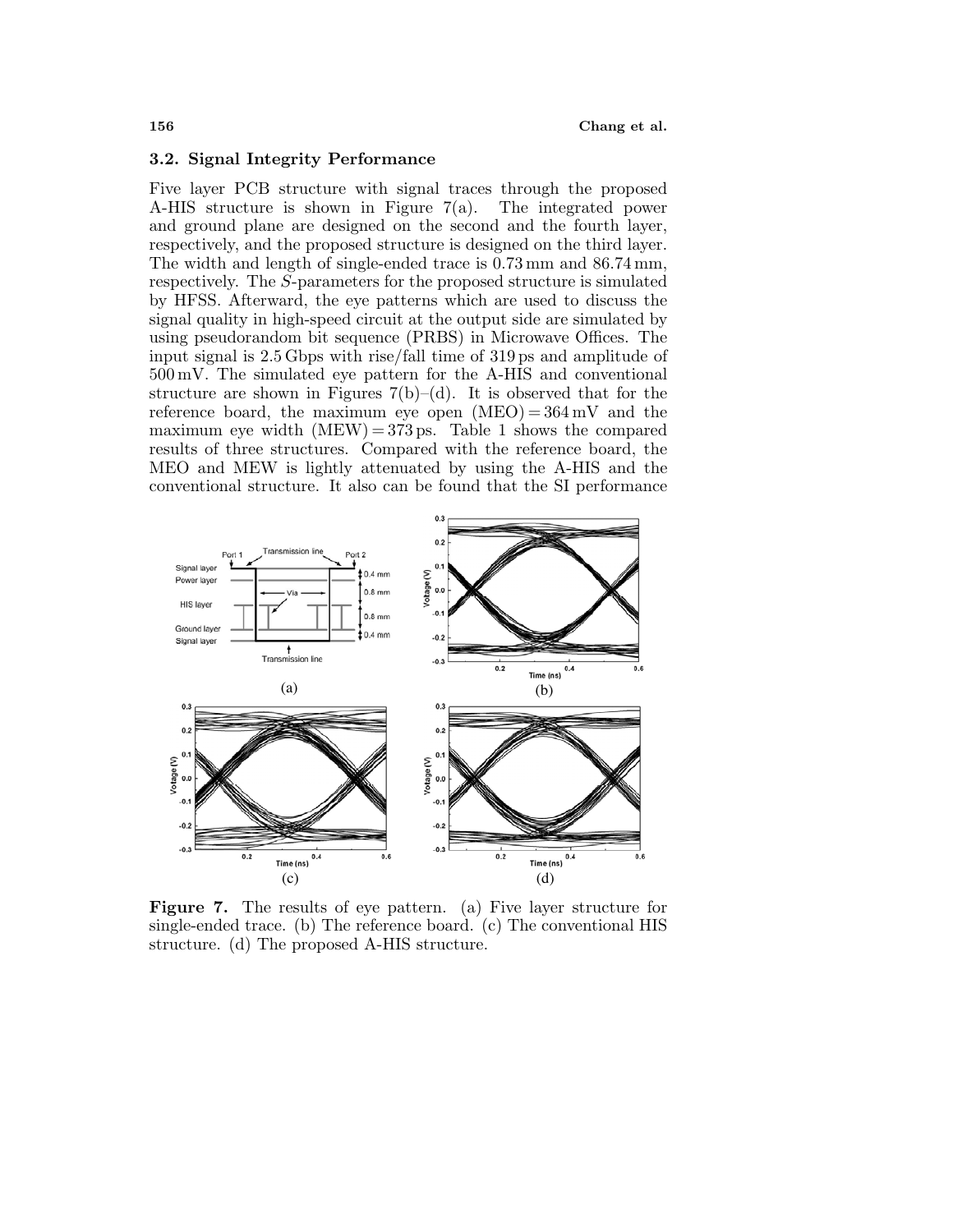using the proposed structure is as good as the conventional structure. It means that the proposed structure kept the good SI performance as the reference board.

## **4. CONCLUSION**

A novel design using the aperiodic high-impedance surface structure is proposed to improve low frequency parasitic effect of the HIS structure to suppress the SSN in high-speed circuits. Compared with the conventional HIS structure, this concept just needs four HIS cells around excited and received port to obtain the SSN suppression behavior as the results of the conventional HIS. The proposed A-HIS structure also reduces the unwanted resonances in low frequency. By using this method, the simplicity of the structure is easier to fabricate as well as to route signal lines with a perfect power and ground planes. We can use the proposed structure instead of decoupling capacitance to eliminate the SSN below 1 GHz. The decoupling capacitance is not effective above a few hundred megahertz due to it will leads inductance effect. Therefore, the effectively suppressed SSN behavior below 1 GHz can be obtained by enhancement the inductance effect of the A-HIS structure. In time domain performance, the SSN can be decreased approximately 83% for the A-HIS and conventional structure. And in signal integrity analysis, the proposed structure kept a good SI performance as reference board.

### **ACKNOWLEDGMENT**

The financial support of this study by the National Science Council of the Republic of China under Grant NSC 96-2221-E-006-353-MY2 is greatly appreciated.

### **REFERENCES**

- 1. Ren, K., C. Y. Wu, and L. C. Zhang, "The restriction on delta-I noise along the power/ground layer in the highspeed digital printed circuit board," Proc. IEEE Int. Electromagn. Compat. Symp., 511–516, Denver, CO, August 1998.
- 2. Kamgaing, T. and O. M. Ramahi, "A novel power plane with integrated simultaneous switching noise mitigation capability using high impedance surface," IEEE Microw. Wireless Compon. Lett., Vol. 13, No. 1, 21–23, January 2003.
- 3. Wu, T. L., S. T. Chen, J. N. Hwang, and Y. H. Lin, "Numerical